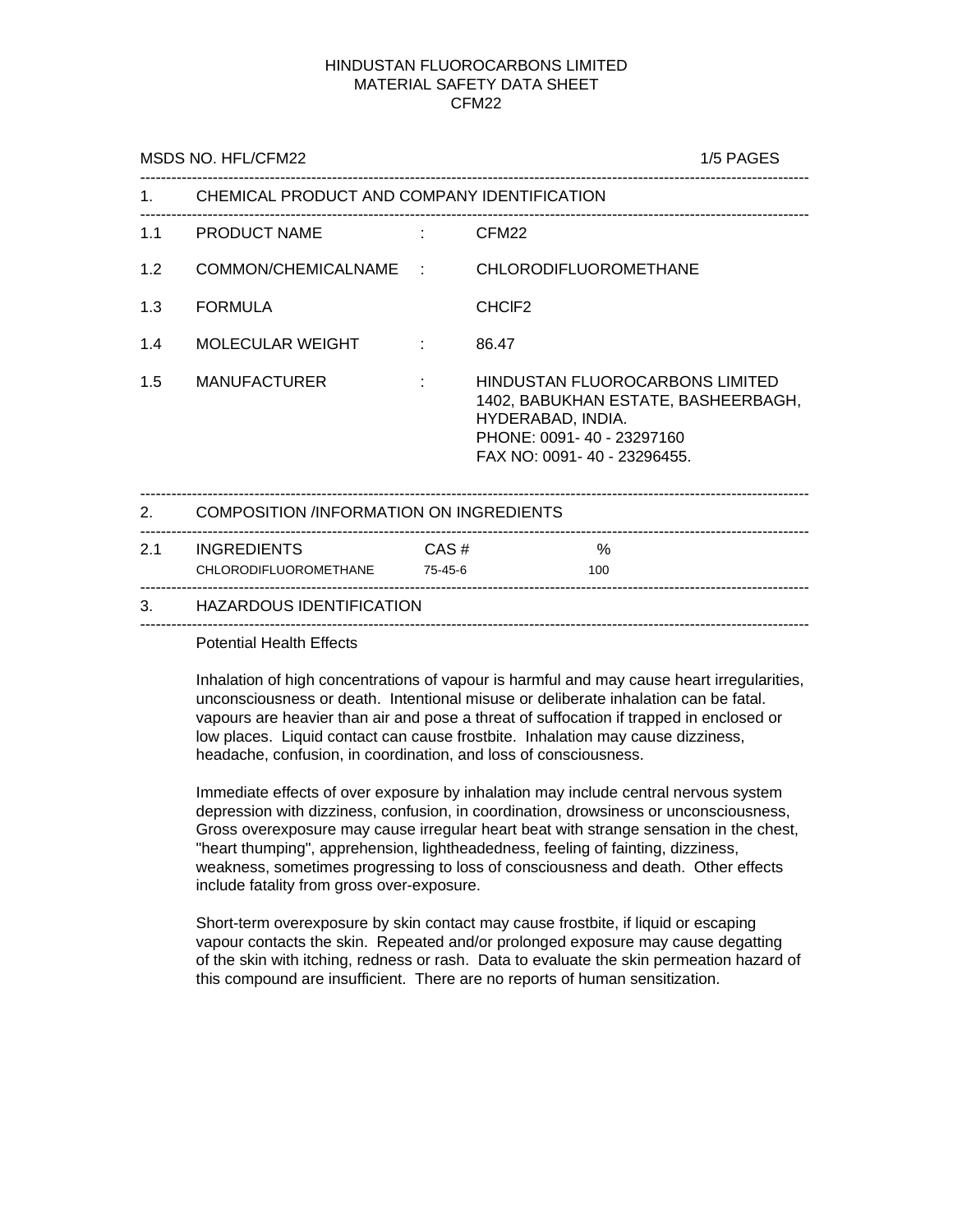Contact with vapour or aerosol may cause eye irritation with tearing, pain or blurred vision.

Increased susceptibility to the effects of this material may be observed in persons with pre-existing disease of the central nervous system, cardiovascular system.

Carcinogenicity Information

None of the components present in this material at concentrations equal to or greater than 0.1% are listed by IARC, NTP, OSHA or ACGIH as a carcinogen.

---------------------------------------------------------------------------------------------------------------------------------

---------------------------------------------------------------------------------------------------------------------------------

#### 4. FIRST AID MEASURES

#### Inhalation

If inhaled, immediately remove to fresh air. Keep person calm. If not breathing, give artificial respiration. If breathing is difficult, give oxygen. Call a physician.

Skin Contact

In case of contact, flush area with lukewarm water. Do not use hot water. If frostbite has occurred, call a physician.

### Eye Contact

In case of contact, immediately flush eyes with plenty of water for at least 15 minutes. Call a physician.

---------------------------------------------------------------------------------------------------------------------------------

---------------------------------------------------------------------------------------------------------------------------------

Ingestion

Ingestion is not considered a potential route of exposure.

#### 5. FIRE FIGHTING MEASURES

### 5.1 FLAMMABLE PROPERTIES

FLASH POINT THE STATE RESERVING TO THE STATE WILL not burn

AUTODECOMPOSITION : 632<sup>0</sup>C (1170<sup>O</sup>C)

Other burning materials may cause "CFM22" to burn weakly.

Chlorodifluoromethane is not flammable at ambient temp. and atmospheric pressure. However, Chlorodifluoromethane has been shown in tests to be combustible at pressures as low as 60 psig at ambient temp. When mixed with air at concentrations of 65 % v/v of air. Experimental data have also been reported which indicate combustibility of CFM22 in the presence of certain concentrations of Chlorine.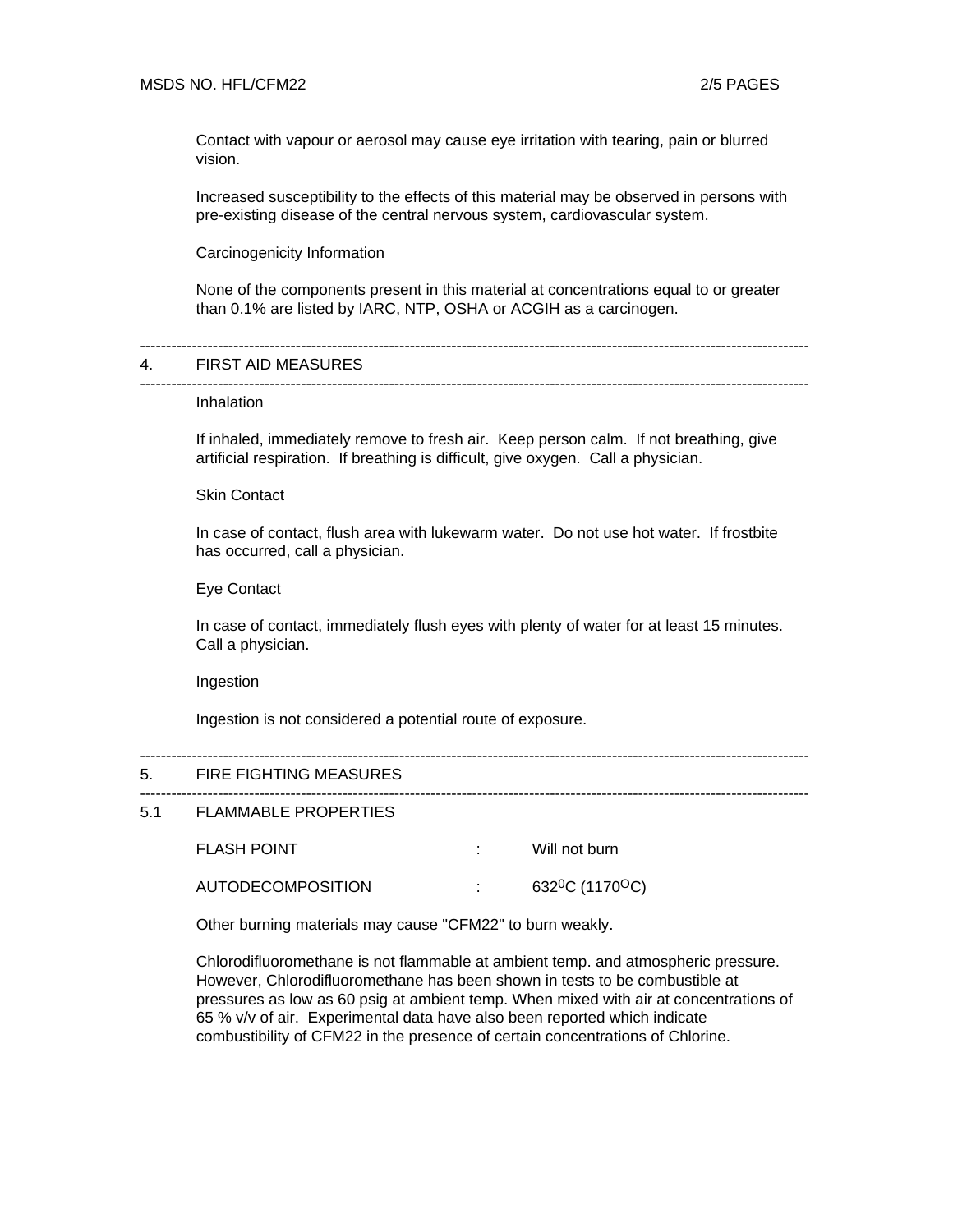# MSDS NO. HFL/CFM22 3/5 PAGES

Fire and Explosion Hazards

Cylinders may rupture under fire conditions. Decomposition may occur.

Extinguishing Media

As appropriate for combustibles in area. Extinguishant for other burning material in areas is sufficient to stop burning.

Fire fighting Instructions

Use water spray or fog to cool container. Self-contained breathing apparatus (SCBA) is required if cylinders rupture or contents are released under fire conditions. Water runoff should be contained and neutralized prior to release.

---------------------------------------------------------------------------------------------------------------------------------

# 6. ACCIDENTAL RELEASE MEASURES

---------------------------------------------------------------------------------------------------------------------------------

Safeguards (Personnel)

Note: Review FIRE FIGHTING MEASURES AND HANDLING (PERSONNEL) sections before proceeding with clean-up. Use appropriate personnel protective equipment during clean-up.

Accidental Release Measures

Ventilate area, especially low or enclosed places where heavy vapours might collect. Remove open flames. Use self-contained breathing apparatus (SCBA) for large spills or releases.

#### --------------------------------------------------------------------------------------------------------------------------------- 7. HANDLING AND STORAGE ---------------------------------------------------------------------------------------------------------------------------------

Handling (Personnel)

Use with sufficient ventilation to keep employees exposure below recommended limits. CFM22 should be mixed with air for leak testing. In general, it should not be used or allowed to be present with high concentrations of air above atmospheric pressure. Contact with chlorine or other strong oxidising agents should be avoided.

Storage

Clean, dry area. Do not heat above 52 Deg C (125 Deg F)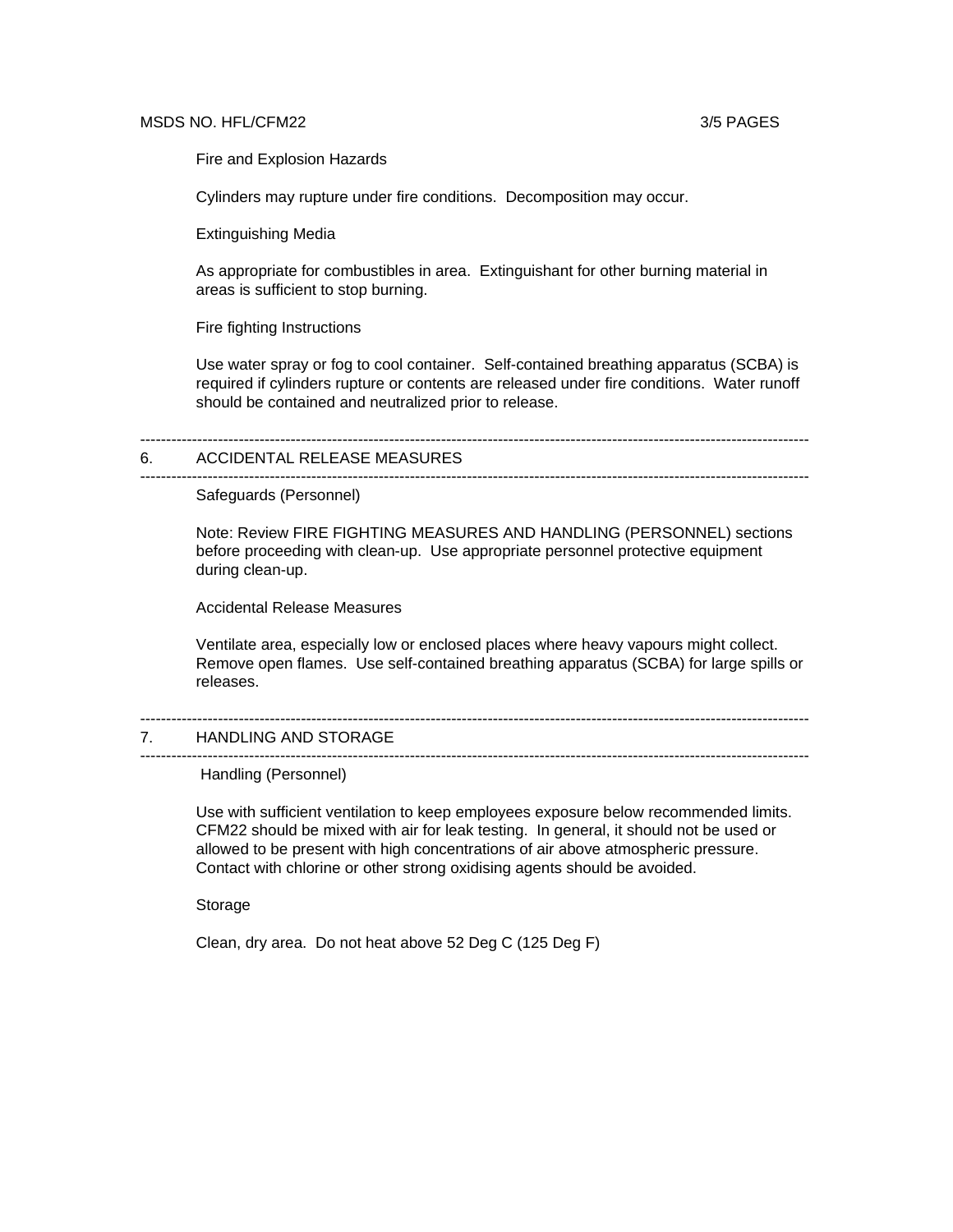#### 8. EXPOSURE CONTROLS /PERSONAL PROTECTION

---------------------------------------------------------------------------------------------------------------------------------

---------------------------------------------------------------------------------------------------------------------------------

Engineering controls

Normal ventilation for standard manufacturing procedures is generally adequate. Local exhaust should be used when large amounts are released. Mechanical ventilation should be used in low or enclosed places.

Personal protective equipment

Impervious gloves and chemical splash goggles should be used when handling liquid. Under normal manufacturing conditions, no respiratory protection is required when using this product. Self-contained breathing apparatus is required if a large release occurs.

---------------------------------------------------------------------------------------------------------------------------------

---------------------------------------------------------------------------------------------------------------------------------

#### 9. PHYSICAL AND CHEMICAL RPOPERTIES

#### Physical Data

| Boiling point       | : -40.8 Deg C                 |
|---------------------|-------------------------------|
| Vapour pressure     | : 151 psig @25 deg C          |
| Vapour density      | : 3.03 (Air = 1.0) @ 25 deg C |
| % volatiles         | : 100 %                       |
| Evapouration rate   | $:$ > 1 (CCl4= 1.00)          |
| Solubility in water | : 0.3 %w/w @ 25 Deg C         |
| рH                  | : Neutral                     |
| Odor                | : Slight ethereal             |
| Form                | : Liquified gas               |
| Colour              | : Clear, colourless           |
| Liquid density      | : 1.194 g/cc $@25$ deg C      |

# ---------------------------------------------------------------------------------------------------------------------------------

#### 10. STABILITY AND REACTIVITY ---------------------------------------------------------------------------------------------------------------------------------

Chemical Stability

Material is stable. However, avoid open flames and high temperatures

Incompatibility with other materials

Incompatibility with alkali or alkaline earth metals-powdered Al, Zn, Be, Etc

**Decomposition** 

Decomposition products are hazardous. CFM22 can be decomposed by high temp.(open flames, glowing metal surfaces, etc) forming hydrochloric and hydrofluoric acids, and possibly carbonyl halides. These materials are toxic and irritating. Contact should be avoided.

### Polymersation

Polymerisation will not occur.